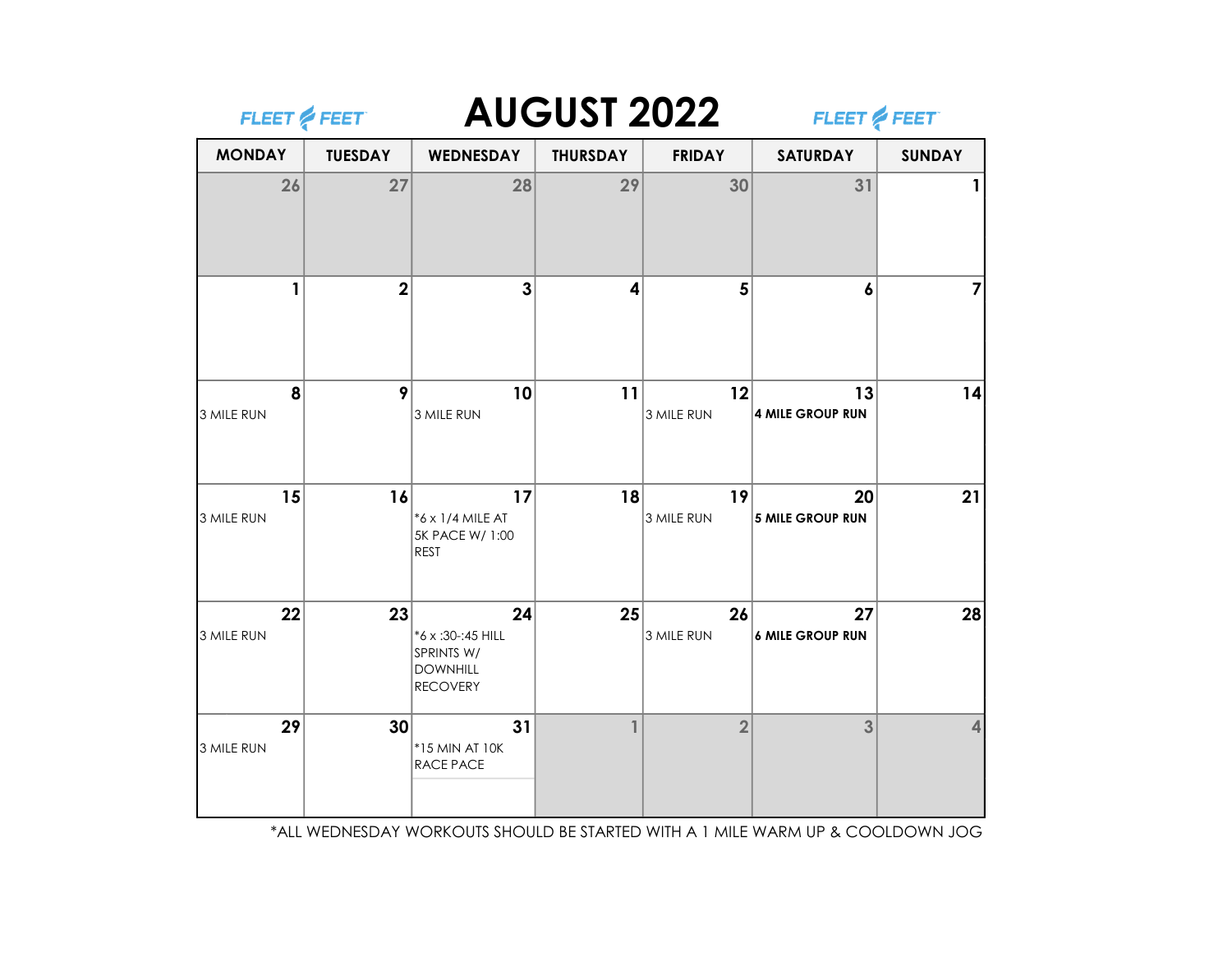| FLEET & FEET     |                |                                                                              |                 | <b>SEPTEMBER 2022</b>        | FLEET & FEET                   |               |
|------------------|----------------|------------------------------------------------------------------------------|-----------------|------------------------------|--------------------------------|---------------|
| <b>MONDAY</b>    | <b>TUESDAY</b> | <b>WEDNESDAY</b>                                                             | <b>THURSDAY</b> | <b>FRIDAY</b>                | <b>SATURDAY</b>                | <b>SUNDAY</b> |
| 29               | 30             | 31                                                                           |                 | $\overline{2}$<br>3 MILE RUN | 3<br><b>7 MILE GROUP RUN</b>   |               |
| 5<br>5 MILE RUN  | 6              | 7<br>*5 x 1/2 MILE AT<br><b>5K RACE PACE</b><br>W/2:00 RECOVERY              | 8               | 9<br>3 MILE RUN              | 10<br><b>8 MILE GROUP RUN</b>  | 11            |
| 12<br>5 MILE RUN | 13             | 14<br>*6 X:45 -: 60 HILL<br>REPEATS W/<br><b>DOWNHILL</b><br><b>RECOVERY</b> | 15              | 16<br>3 MILE RUN             | 17<br><b>9 MILE GROUP RUN</b>  | 18            |
| 19<br>5 MILE RUN | 20             | 21<br>*20 MIN AT 10K<br><b>RACE PACE</b>                                     | 22              | 23<br>3 MILE RUN             | 24<br><b>10 MILE GROUP RUN</b> | 25            |
| 26<br>5 MILE RUN | 27             | 28<br>*4 x 1 MILE AT 8K-<br>10K RACE PACE W/<br>2:30 RECOVERY                | 29              | 30<br>3 MILE RUN             |                                |               |

\*ALL WEDNESDAY WORKOUTS SHOULD BE STARTED WITH A 1 MILE WARM UP & COOLDOWN JOG